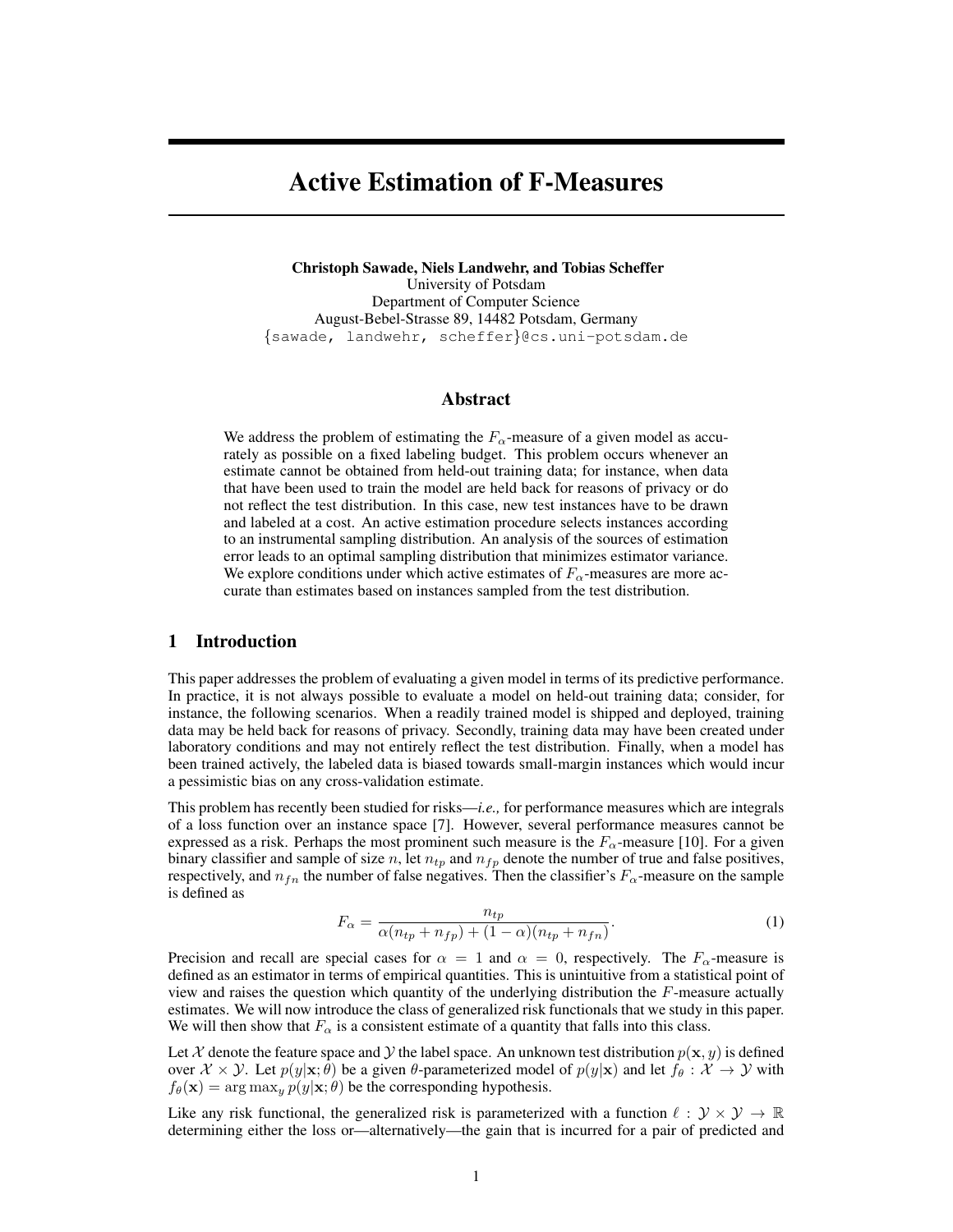true label. In addition, the generalized risk is parameterized with a function  $w$  that assigns a weight  $w(\mathbf{x}, y, f_\theta)$  to each instance. For instance, precision sums over instances with  $f_\theta(\mathbf{x}) = 1$  with weight 1 and gives no consideration to other instances. Equation 2 defines the generalized risk:

$$
G = \frac{\iint \ell(f_{\theta}(\mathbf{x}), y) w(\mathbf{x}, y, f_{\theta}) p(\mathbf{x}, y) dy d\mathbf{x}}{\iint w(\mathbf{x}, y, f_{\theta}) p(\mathbf{x}, y) dy d\mathbf{x}}.
$$
 (2)

The integral over  $Y$  is replaced by a sum in the case of a discrete label space  $Y$ . Note that the generalized risk (Equation 2) reduces to the regular risk for  $w(\mathbf{x}, y, f_\theta) = 1$ . On a sample of size  $n$ , a consistent estimator can be obtained by replacing the cumulative distribution function with the empirical distribution function.

**Proposition 1.** Let  $(\mathbf{x}_1, y_1), \ldots, (\mathbf{x}_n, y_n)$  be drawn iid according to  $p(\mathbf{x}, y)$ . The quantity

$$
\hat{G}_n = \frac{\sum_{i=1}^n \ell(f_\theta(\mathbf{x}_i), y_i) w(\mathbf{x}_i, y_i, f_\theta)}{\sum_{i=1}^n w(\mathbf{x}_i, y_i, f_\theta)}
$$
(3)

*is a consistent estimate of the generalized risk* G *defined by Equation 2.*

*Proof.* The proposition follows from Slutsky's theorem [3] applied to the numerator and denominator of Equation 3. П

Consistency means asymptotical unbiasedness; that is, the expected value of the estimate  $\hat{G}_n$  converges in distribution to the true risk G for  $n \to \infty$ . We now observe that  $F_\alpha$ -measures—including precision and recall—are consistent empirical estimates of generalized risks for appropriately chosen functions w.

**Corollary 1.**  $F_{\alpha}$  *is a consistent estimate of the generalized risk with*  $\mathcal{Y} = \{0, 1\}$ ,  $w(\mathbf{x}, y, f_{\theta}) =$  $\alpha f_{\theta}(\mathbf{x}) + (1 - \alpha)y$  *and*  $\ell = 1 - \ell_{0/1}$ *, where*  $\ell_{0/1}$  *denotes the zero-one loss.* 

*Proof.* The claim follows from Proposition 1 since

$$
\hat{G}_n = \frac{\sum_{i=1}^n (1 - \ell_{0/1}(f_\theta(\mathbf{x}_i), y_i)) (\alpha f_\theta(\mathbf{x}_i) + (1 - \alpha) y_i)}{\sum_{i=1}^n (\alpha f_\theta(\mathbf{x}_i) + (1 - \alpha) y_i)} \n= \frac{\sum_{i=1}^n f_\theta(\mathbf{x}_i) y_i}{\alpha \sum_{i=1}^n f_\theta(\mathbf{x}_i) + (1 - \alpha) \sum_{i=1}^n y_i} = \frac{n_{tp}}{\alpha (n_{tp} + n_{fp}) + (1 - \alpha) (n_{tp} + n_{fn})}.
$$

Having established and motivated the generalized risk functional, we now turn towards the problem of acquiring a consistent estimate with minimal estimation error on a fixed labeling budget  $n$ . Test instances  $x_1, ..., x_n$  need not necessarily be drawn according to the distribution p. Instead, we study an *active estimation process* that selects test instances according to an instrumental distribution q. When instances are sampled from  $q$ , an estimator of the generalized risk can be defined as

$$
\hat{G}_{n,q} = \frac{\sum_{i=1}^{n} \frac{p(\mathbf{x}_i)}{q(\mathbf{x}_i)} \ell(f_{\theta}(\mathbf{x}_i), y_i) w(\mathbf{x}_i, y_i, f_{\theta})}{\sum_{i=1}^{n} \frac{p(\mathbf{x}_i)}{q(\mathbf{x}_i)} w(\mathbf{x}_i, y_i, f_{\theta})}
$$
(4)

where  $(x_i, y_i)$  are drawn from  $q(x)p(y|x)$ . Weighting factors  $\frac{p(x_i)}{q(x_i)}$  compensate for the discrepancy between test and instrumental distributions. Because of the weighting factors, Slutsky's Theorem again implies that Equation 4 defines a consistent estimator for  $G$ , under the precondition that for all  $\mathbf{x} \in \mathcal{X}$  with  $p(\mathbf{x}) > 0$  it holds that  $q(\mathbf{x}) > 0$ . Note that Equation 3 is a special case of Equation 4, using the instrumental distribution  $q = p$ .

The estimate  $\hat{G}_{n,q}$  given by Equation 4 depends on the selected instances  $(\mathbf{x}_i, y_i)$ , which are drawn according to the distribution  $q(\mathbf{x})p(y|\mathbf{x})$ . Thus,  $\hat{G}_{n,q}$  is a random variable whose distribution depends on  $q$ . Our overall goal is to determine the instrumental distribution  $q$  such that the expected deviation from the generalized risk is minimal for fixed labeling costs  $n$ .

$$
q^* = \arg\min_q \mathbb{E}\left[\left(\hat{G}_{n,q} - G\right)^2\right].
$$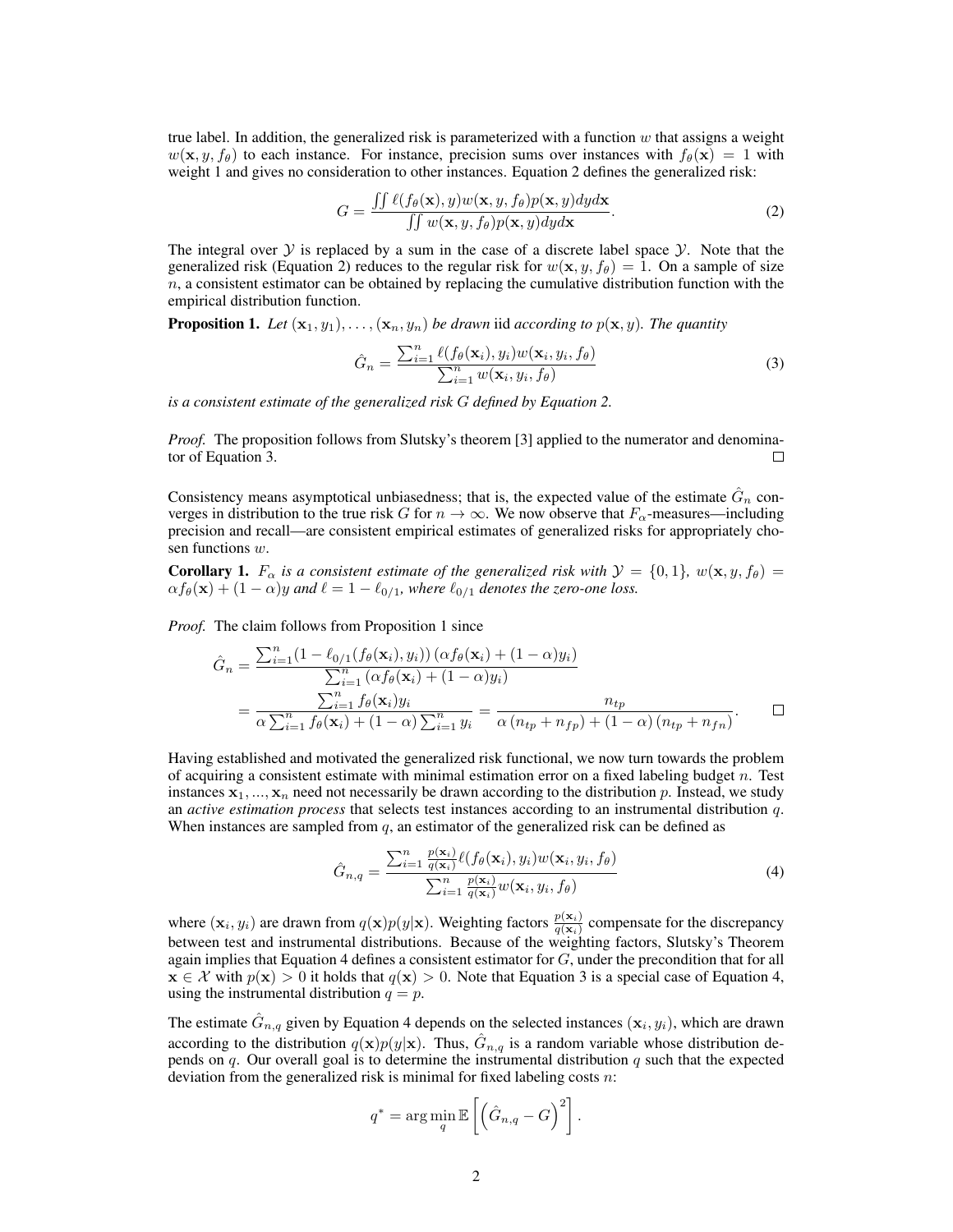# 2 Active Estimation through Variance Minimization

The bias-variance decomposition expresses the estimation error as a sum of a squared bias and a variance term [5]:

$$
\mathbb{E}\left[ (\hat{G}_{n,q} - G)^2 \right] = \left( \mathbb{E}\left[ \hat{G}_{n,q} \right] - G \right)^2 + \mathbb{E}\left[ \left( \hat{G}_{n,q} - \mathbb{E}\left[ \hat{G}_{n,q} \right] \right)^2 \right] \tag{5}
$$

$$
= \text{Bias}^2[\hat{G}_{n,q}] + \text{Var}[\hat{G}_{n,q}].
$$
\n<sup>(6)</sup>

Because  $\hat G_{n,q}$  is consistent, both  $Bias^2[\hat G_{n,q}]$  and  $Var[\hat G_{n,q}]$  vanish for  $n \to \infty$ . More specifically, Lemma 1 shows that  $Bias^2[\hat{G}_{n,q}]$  is of order  $\frac{1}{n^2}$ .

**Lemma 1** (Bias of Estimator). Let  $\hat{G}_{n,q}$  be as defined in Equation 4. Then there exists  $C \geq 0$  with

$$
\left|\mathbb{E}\left[\hat{G}_{n,q}\right] - G\right| \leq \frac{C}{n}.\tag{7}
$$

The proof can be found in the online appendix. Lemma 2 states that the active risk estimator  $\hat{G}_{n,q}$ is asymptotically normally distributed, and characterizes its variance in the limit.

**Lemma 2** (Asymptotic Distribution of Estimator). Let  $\hat{G}_{n,q}$  be defined as in Equation 4. Then,

$$
\sqrt{n}\left(\hat{G}_{n,q}-G\right)\stackrel{n\to\infty}{\longrightarrow}\mathcal{N}\left(0,\sigma_{q}^{2}\right)
$$
\n(8)

*with asymptotic variance*

$$
\sigma_q^2 = \int \frac{p(\mathbf{x})}{q(\mathbf{x})} \left( \int w(\mathbf{x}, y, f_\theta)^2 \left( \ell(f_\theta(\mathbf{x}), y) - G \right)^2 p(y|\mathbf{x}) dy \right) p(\mathbf{x}) d\mathbf{x} \tag{9}
$$

*where*  $\longrightarrow^{\infty}$  *denotes convergence in distribution.* 

A proof of Lemma 2 can be found in the appendix. Taking the variance of Equation 8, we obtain

$$
n \operatorname{Var}\left[\hat{G}_{n,q}\right] \stackrel{n \to \infty}{\longrightarrow} \sigma_q^2,\tag{10}
$$

thus  $\text{Var}[\hat{G}_{n,q}]$  is of order  $\frac{1}{n}$ . As the bias term vanishes with  $\frac{1}{n^2}$ , the expected estimation error  $\mathbb{E}[(\hat{G}_{n,q}-G)^2]$  will be dominated by  $\text{Var}[\hat{G}_{n,q}]$ . Moreover, Equation 10 indicates that  $\text{Var}[\hat{G}_{n,q}]$ can be approximately minimized by minimizing  $\sigma_q^2$ . In the following, we will consequently derive a sampling distribution  $q^*$  that minimizes the asymptotic variance  $\sigma_q^2$  of the estimator  $\hat{G}_{n,q}$ .

### 2.1 Optimal Sampling Distribution

The following theorem derives the sampling distribution that minimizes the asymptotic variance  $\sigma_q^2$ . Theorem 1 (Optimal Sampling Distribution). *The instrumental distribution that minimizes the* asymptotic variance  $\sigma_q^2$  of the generalized risk estimator  $\hat G_{n,q}$  is given by

$$
q^*(\mathbf{x}) \propto p(\mathbf{x}) \sqrt{\int w(\mathbf{x}, y, f_{\theta})^2 \left(\ell(f_{\theta}(\mathbf{x}), y) - G\right)^2 p(y|\mathbf{x}) dy}.
$$
 (11)

A proof of Theorem 1 is given in the appendix. Since  $F$ -measures are estimators of generalized risks according to Corollary 1, we can now derive their variance-minimizing sampling distributions. **Corollary 2** (Optimal Sampling for  $F_\alpha$ ). *The sampling distribution that minimizes the asymptotic variance of the*  $F_\alpha$ -estimator resolves to

$$
q^*(\mathbf{x}) \propto \begin{cases} p(\mathbf{x}) \sqrt{p(f_\theta(\mathbf{x})|\mathbf{x}})(1-G)^2 + \alpha^2 (1-p(f_\theta(\mathbf{x})|\mathbf{x}))G^2 & \text{if } (\mathbf{x}) = 1\\ p(\mathbf{x})(1-\alpha)\sqrt{(1-p(f_\theta(\mathbf{x})|\mathbf{x}))G^2} & \text{if } (\mathbf{x}) = 0 \end{cases} \tag{12}
$$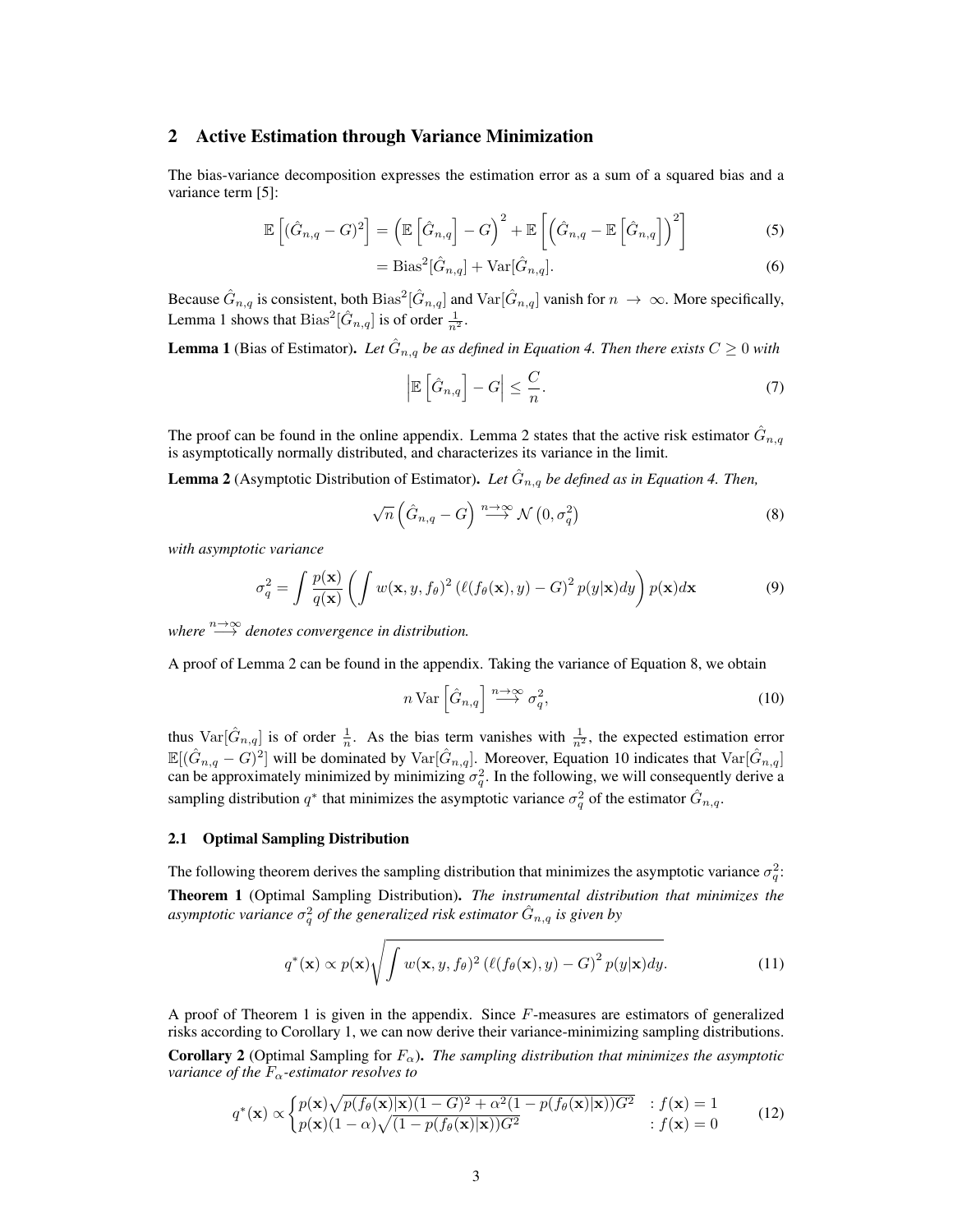**Algorithm 1** Active Estimation of  $F_\alpha$ -Measures

input Model parameters  $\theta$ , pool D, labeling costs n.

output Generalized risk estimate  $\hat{G}_{n,q^*}$ .

1: Compute optimal sampling distribution  $q^*$  according to Corollary 2, 3, or 4, respectively.

2: for  $i = 1, ..., n$  do 3: Draw  $\mathbf{x}_i \sim q^*(\mathbf{x})$  from D with replacement. 4: Query label  $y_i \sim p(y|\mathbf{x}_i)$  from oracle. 5: end for 6: return  $\frac{\sum_{i=1}^{n} \frac{1}{q(\mathbf{x}_i)} \ell(f_{\theta}(\mathbf{x}_i), y_i) w(\mathbf{x}_i, y_i, f_{\theta})}{\sum_{i=1}^{n} \frac{1}{q(\mathbf{x}_i, y_i, f_{\theta})}$  $\sum_{i=1}^n \frac{1}{q(\mathbf{x}_i)} w(\mathbf{x}_i,y_i,f_\theta)$ 

*Proof.* According to Corollary 1,  $F_{\alpha}$  estimates a generalized risk with  $\mathcal{Y} = \{0, 1\}$ ,  $w(\mathbf{x}, y, f_{\theta}) =$  $\alpha f_{\theta}(\mathbf{x}) + (1 - \alpha)y$  and  $\ell = 1 - \ell_{0/1}$ . Starting from Theorem 1, we derive

$$
q^*(\mathbf{x}) \propto p(\mathbf{x}) \sqrt{\sum_{y \in \{0,1\}} (\alpha f_\theta(\mathbf{x}) + (1 - \alpha)y)^2 (1 - \ell_{0/1}(f_\theta(\mathbf{x}), y) - G)^2 p(y|\mathbf{x})}
$$
(13)  
=  $p(\mathbf{x}) (\alpha^2 f_\theta(\mathbf{x}) ((1 - f_\theta(\mathbf{x})) - G)^2 p(y = 0|\mathbf{x})$   
+  $(1 - \alpha(1 - f_\theta(\mathbf{x})))^2 (f_\theta(\mathbf{x}) - G)^2 p(y = 1|\mathbf{x})^{\frac{1}{2}}$  (14)

The claim follows by case differentiation according to the value of  $f_{\theta}(\mathbf{x})$ .

**Corollary 3** (Optimal Sampling for Recall). *The sampling distribution that minimizes*  $\sigma_q^2$  *for recall resolves to*

$$
q^*(\mathbf{x}) \propto \begin{cases} p(\mathbf{x})\sqrt{p(f_\theta(\mathbf{x})|\mathbf{x}})(1-G)^2 & \text{if } (\mathbf{x}) = 1\\ p(\mathbf{x})\sqrt{(1-p(f_\theta(\mathbf{x})|\mathbf{x}}))G^2} & \text{if } (\mathbf{x}) = 0. \end{cases} \tag{15}
$$

 $\Box$ 

**Corollary 4** (Optimal Sampling for Precision). *The sampling distribution that minimizes*  $\sigma_q^2$  for *precision resolves to*

$$
q^*(\mathbf{x}) \propto p(\mathbf{x}) f_\theta(\mathbf{x}) \sqrt{(1 - 2G)p(f_\theta(\mathbf{x})|\mathbf{x}) + G^2}.
$$
 (16)

Corollaries 3 and 4 directly follow from Corollary 2 for  $\alpha = 0$  and  $\alpha = 1$ . Note that for standard risks (that is,  $w = 1$ ) Theorem 1 coincides with the optimal sampling distribution derived in [7].

### 2.2 Empirical Sampling Distribution

Theorem 1 and Corollaries 2, 3, and 4 depend on the unknown test distribution  $p(x)$ . We now turn towards a setting in which a large pool  $D$  of unlabeled test instances is available. Instances from this pool can be sampled and then labeled at a cost. Drawing instances from the pool replaces generating them under the test distribution; that is,  $p(\mathbf{x}) = \frac{1}{m}$  for all  $\mathbf{x} \in D$ .

Theorem 1 and its corollaries also depend on the true conditional  $p(y|\mathbf{x})$ . To implement the method, we have to approximate the true conditional  $p(y|x);$  we use the model  $p(y|x; \theta)$ . This approximation constitutes an analogy to active learning: In active learning, the model-based output probability  $p(y|\mathbf{x}; \theta)$  serves as the basis on which the least confident instances are selected. Note that as long as  $p(x) > 0$  implies  $q(x) > 0$ , the weighting factors ensure that such approximations do not introduce an asymptotic bias in our estimator (Equation 4). Finally, Theorem 1 and its corollaries depend on the true generalized risk G. G is replaced by an intrinsic generalized risk calculated from Equation 2, where the integral over X is replaced by a sum over the pool,  $p(\mathbf{x}) = \frac{1}{m}$ , and  $p(y|\mathbf{x}) \approx p(y|\mathbf{x}; \theta)$ .

Algorithm 1 summarizes the procedure for active estimation of  $F$ -measures. A special case occurs when the labeling process is deterministic. Since instances are sampled with replacement, elements may be drawn more than once. In this case, labels can be looked up rather than be queried from the deterministic labeling oracle repeatedly. The loop may then be continued until the labeling budget is exhausted. Note that F-measures are undefined when the denominator is zero which is the case when all drawn examples have a weight  $w$  of zero. For instance, precision is undefined when no positive examples have been drawn.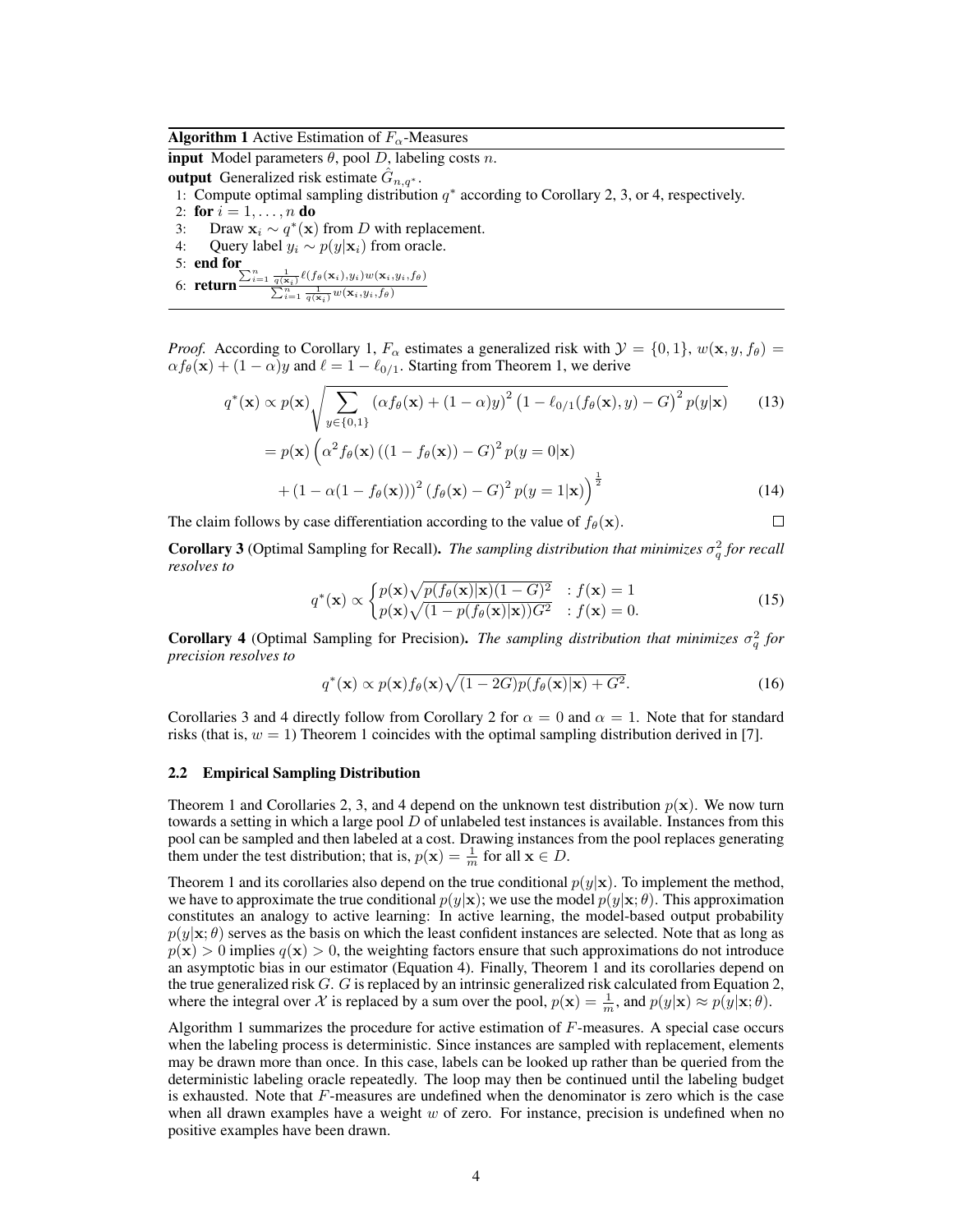#### 2.3 Confidence Intervals

Lemma 2 shows that the estimator  $\hat{G}_{n,q}$  is asymptotically normally distributed and characterizes its asymptotic variance. A consistent estimate of  $\sigma_q^2$  is obtained from the labeled sample  $(\mathbf{x}_1, y_1), \ldots, (\mathbf{x}_n, y_n)$  drawn from the distribution  $q(\mathbf{x})p(y|\mathbf{x})$  by computing empirical variance

$$
S_{n,q}^2 = \frac{1}{\sum_{i=1}^n \frac{p(\mathbf{x}_i)}{q(\mathbf{x}_i)}} \sum_{i=1}^n \left(\frac{p(\mathbf{x}_i)}{q(\mathbf{x}_i)}\right)^2 w(\mathbf{x}_i, y_i, f_{\theta})^2 \left(\ell(f_{\theta}(\mathbf{x}_i), y_i) - \hat{G}_{n,q}\right)^2
$$

.

A two-sided confidence interval  $[\hat{G}_{n,q} - z, \hat{G}_{n,q} + z]$  with coverage  $1 - \rho$  is now given by  $z = F_n^{-1} \left(1 - \frac{\rho}{2}\right) \frac{S_{n,q}}{\sqrt{n}}$  where  $F_n^{-1}$  is the inverse cumulative distribution function of the Student's t distribution. As in the standard case of drawing test instances  $x_i$  from the original distribution p, such confidence intervals are approximate for finite n, but become exact for  $n \to \infty$ .

# 3 Empirical Studies

We compare active estimation of  $F_{\alpha}$ -measures according to Algorithm 1 (denoted  $active_F$ ) to estimation based on a sample of instances drawn uniformly from the pool (denoted  $passive$ ). We also consider the active estimator for risks presented in [7]. Instances are drawn according to the optimal sampling distribution  $q_{0/1}^*$  for zero-one risk (Derivation 1 in [7]); the  $F_\alpha$ -measure is computed according to Equation 4 using  $q = q_{0/1}^*$  (denoted  $active_{err}$ ).

#### 3.1 Experimental Setting and Domains

For each experimental domain, data is split into a training set and a pool of test instances. We train a kernelized regularized logistic regression model  $p(y|x; \theta)$  (using the implementation of Yamada  $[11]$ ). All methods operate on identical labeling budgets n. The evaluation process is averaged over 1,000 repetitions. In case one of the repetitions results in an undefined estimate, the entire experiment is discarded (*i.e.,* there is no data point for the method in the corresponding diagram).

Spam filtering domain. Spammers impose a shift on the distribution over time as they implement new templates and generators. In our experiments, a filter trained in the past has to be evaluated with respect to a present distribution of emails. We collect 169,612 emails from an email service provider between June 2007 and April 2010; of these, 42,165 emails received by February 2008 are used for training. Emails are represented by 541,713 binary bag-of-word features. Approximately 5% of all emails fall into the positive class *non-spam*.

Text classification domain. The Reuters-21578 text classification task [4] allows us to study the effect of class skew, and serves as a prototypical domain for active learning. We experiment on the ten most frequently occurring topics. We employ an active learner that always queries the example with minimal functional margin  $p(f_{\theta}(\mathbf{x})|\mathbf{x}; \theta) - \max_{y \neq f_{\theta}(\mathbf{x})} p(y|\mathbf{x}; \theta)$  [9]. The learning process is initialized with one labeled training instance from each class, another 200 class labels are queried.

Digit recognition domain. We also study a digit recognition domain in which training and test data originate from different sources. A detailed description is included in the online appendix.

#### 3.2 Empirical Results

We study the performance of active and passive estimates as a function of (a) the precision-recall trade-off parameter  $\alpha$ , (b) the discrepancy between training and test distribution, and (c) class skew in the test distribution. Point (b) is of interest because active estimates require the approximation  $p(y|\mathbf{x}) \approx p(y|\mathbf{x}; \theta)$ ; this assumption is violated when training and test distributions differ.

Effect of the trade-off parameter  $\alpha$ . For the spam filtering domain, Figure 1 shows the average absolute estimation error for  $F_0$  (recall),  $F_{0.5}$ , and  $F_1$  (precision) estimates on a test set of 33,296 emails received between February 2008 and October 2008. The active generalized risk estimate  $active_F$  significantly outperforms the passive estimate *passive* for all three measures. In order to reach the estimation accuracy of *passive* with a labeling budget of  $n = 800$ , *active<sub>F</sub>* requires fewer than 150 (recall), 200 ( $F_{0.5}$ ), or 100 (precision) labeled test instances. Estimates obtained from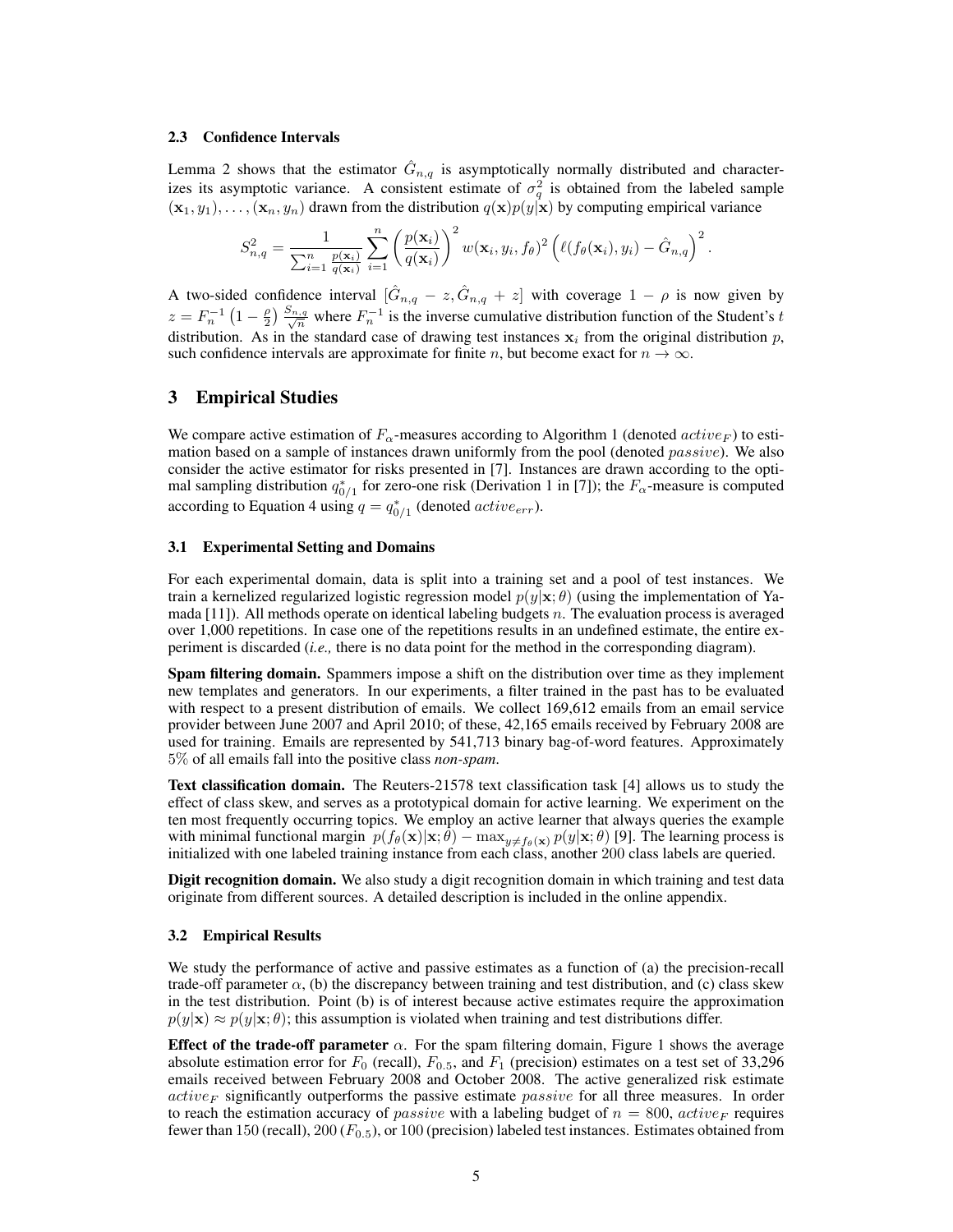

Figure 1: Spam filtering: Estimation error over labeling costs. Error bars indicate the standard error.



Figure 2: Spam filtering: Optimal sampling distribution  $q^*$  for  $F_\alpha$  over log-odds (left). Ratio of passive and active estimation error, error bars indicate standard deviation (center). Estimation error over class ratio, logarithmic scale, error bars indicate standard errors (right).

 $active_F$  are at least as accurate as those of  $active_{err}$ , and more accurate for high  $\alpha$  values. Results obtained in the digit recognition domain are consistent with these findings (see online appendix).

Figure 2 (left) shows the sampling distribution  $q^*(\mathbf{x})$  for recall, precision and  $F_{0.5}$ -measure in the spam filtering domain as a function of the classifier's confidence, characterized by the log-odds ratio  $\log \frac{p(y=1|\mathbf{x};\theta)}{p(y=0|\mathbf{x};\theta)}$ . The figure also shows the optimal sampling distribution for zero-one risk as used in  $active_{err}$  (denoted "0/1-Risk"). We observe that the precision estimator dismisses all examples with  $f_{\theta}(\mathbf{x}) = 0$ ; this is intuitive because precision is a function of true-positive and false-positive examples only. By contrast, the recall estimator selects examples on both sides of the decision boundary, as it has to estimate both the true positive and the false negative rate. The optimal sampling distribution for zero-one risk is symmetric, it prefers instances close to the decision boundary.

Effect of discrepancy between training and test distribution. We keep the training set of emails fixed and move the time interval from which test instances are drawn increasingly further away into the future, thereby creating a growing gap between training and test distribution. Specifically, we divide 127,447 emails received between February 2008 and April 2010 into ten different test sets spanning approximately 2.5 months each. Figure 2 (center, red curve) shows the discrepancy between training and test distribution measured in terms of the exponentiated average log-likelihood of the test labels given the model parameters  $\theta$ . The likelihood at first continually decreases. It grows again for the two most recent batches; this coincides with a recent wave of text-based *vintage spam*. Figure 2 (center, blue curve) also shows the ratio of passive-to-active estimation errors  $\frac{G}{|\hat{G}_n|}$  $,q^*-\overline{G}$ |  $\frac{|\hat{G}_n - G|}{\sim}$ . A value above one indicates that the active estimate is more accurate than a passive estimate. The active estimate consistently outperforms the passive estimate; its advantage diminishes when training and test distributions diverge and the assumption of  $p(y|\mathbf{x}) \approx p(y|\mathbf{x}; \theta)$  becomes less accurate.

Effect of class skew. In the spam filtering domain we artificially sub-sampled data to different ratios of spam and non-spam emails. Figure 2 (right) shows the performance of  $active_F$ , passive, and active<sub>err</sub> for  $F_{0.5}$  estimation as a function of class skew. We observe that active<sub>F</sub> outperforms passive consistently. Furthermore,  $active_F$  outperforms  $active_{err}$  for imbalanced classes, while the approaches perform comparably when classes are balanced. This finding is consistent with the intuition that accuracy and F-measure diverge more strongly for imbalanced classes.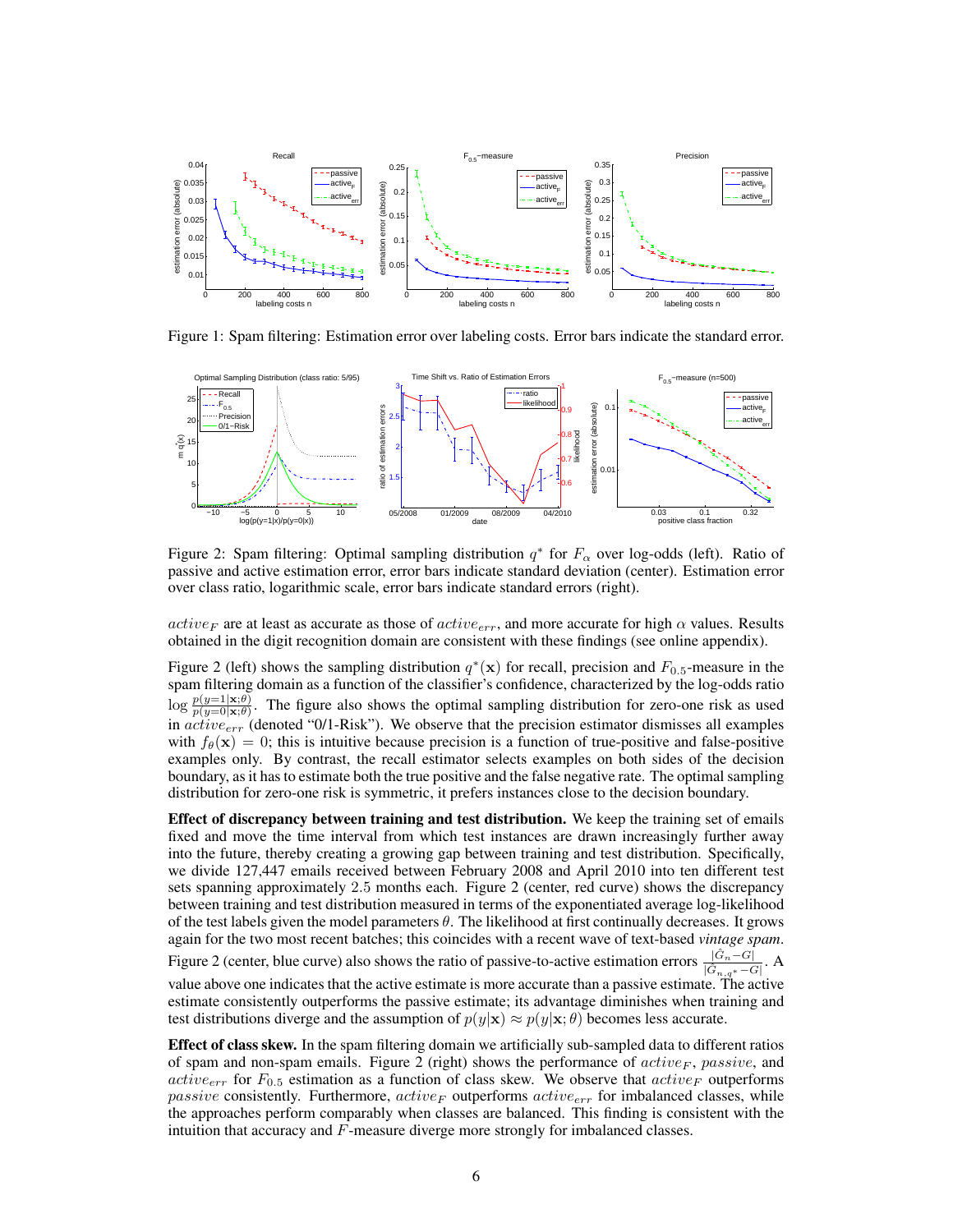

Figure 3: Text classification: Estimation error over number of labeled data for infrequent (left) and frequent (center) class. Estimation error over class ratio for all ten classes, logarithmic scale (right). Error bars indicate the standard error.

In the text classification domain we estimate the  $F_{0.5}$ -measure for ten one-versus-rest classifiers. Figure 3 shows the estimation error of  $active_F$ , passive, and  $active_{err}$  for an infrequent class ("crude",  $4.41\%$ , left) and a frequent class ("earn",  $51.0\%$ , center). These results are representative for other frequent and infrequent classes, all results are included in the online appendix. Figure 3 (right) shows the estimation error of  $active_F$ , passive, and  $active_{err}$  on all ten one-versus-rest problems as a function of the problem's class skew. We again observe that  $active_F$  outperforms passive consistently, and  $active_F$  outperforms  $active_{err}$  for strongly skewed class distributions.

# 4 Related Work

Sawade et al. [7] derive a variance-minimizing sampling distribution for risks. Their result does not cover  $F$ -measures. Our experimental findings show that for estimating  $F$ -measures their varianceminimizing sampling distribution performs worse than the sampling distributions characterized by Theorem 1, especially for skewed class distributions.

Active estimation of generalized risks can be considered to be a dual problem of active learning; in active learning, the goal of the selection process is to minimize the variance of the predictions or the variance of the model parameters, while in active evaluation the variance of the risk estimate is reduced. The variance-minimizing sampling distribution derived in Section 2.1 depends on the unknown conditional distribution  $p(y|\mathbf{x})$ . We use the model itself to approximate this distribution and decide on instances whose class labels are queried. This is analogous to many active learning algorithms. Specifically, Bach derives a sampling distribution for active learning under the assumption that the current model gives a good approximation to the conditional probability  $p(y|\mathbf{x})$  [1]. To compensate for the bias incurred by the instrumental distribution, several active learning algorithms use importance weighting: for regression [8], exponential family models [1], or SVMs [2].

Finally, the proposed active estimation approach can be considered an instance of the general principle of importance sampling [6], which we employ in the context of generalized risk estimation.

# 5 Conclusions

 $F_\alpha$ -measures are defined as empirical estimates; we have shown that they are consistent estimates of a generalized risk functional which Proposition 1 identifies. Generalized risks can be estimated actively by sampling test instances from an instrumental distribution  $q$ . An analysis of the sources of estimation error leads to an instrumental distribution  $q^*$  that minimizes estimator variance. The optimal sampling distribution depends on the unknown conditional  $p(y|x)$ ; the active generalized risk estimator approximates this conditional by the model to be evaluated.

Our empirical study supports the conclusion that the advantage of active over passive evaluation is particularly strong for skewed classes. The advantage of active evaluation is also correlated to the quality of the model as measured by the model-based likelihood of the test labels. In our experiments, active evaluation consistently outperformed passive evaluation, even for the greatest divergence between training and test distribution that we could observe.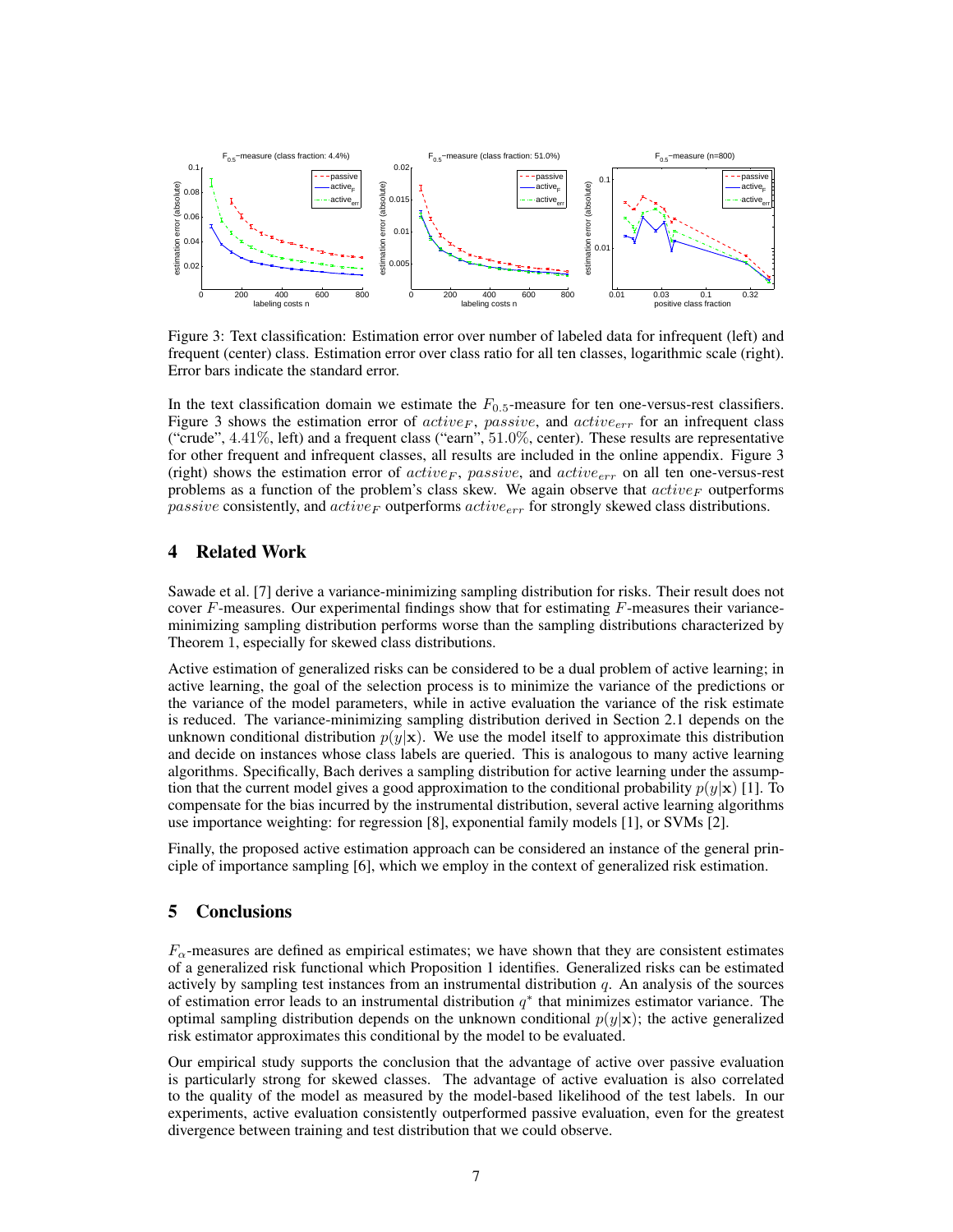# Appendix

# Proof of Lemma 2

Let  $(\mathbf{x}_1, y_1), ..., (\mathbf{x}_n, y_n)$  be drawn according to  $q(\mathbf{x})p(y|\mathbf{x})$ . Let  $\hat{G}_{n,q}^0 = \sum_{i=1}^n v_i \ell_i w_i$  and  $W_n =$  $\sum_{i=1}^{n} v_i w_i$  with  $v_i = \frac{p(\mathbf{x}_i)}{q(\mathbf{x}_i)}$  $\frac{p(\mathbf{x}_i)}{q(\mathbf{x}_i)}, w_i = w(\mathbf{x}_i, y_i, f_\theta)$  and  $\ell_i = \ell(f_\theta(\mathbf{x}_i), y_i)$ . We note that  $\mathbb{E}\left[\hat{G}_{n,q}^0\right] =$  $nG \mathbb{E}[w_i]$  and  $\mathbb{E}[W_n] = n \mathbb{E}[w_i]$ . The random variables  $w_1v_1, \ldots, w_nv_n$  and  $w_1\ell_1v_1, \ldots, w_n\ell_nv_n$ are *iid*, therefore the central limit theorem implies that  $\frac{1}{n}\hat{G}_{n,q}^0$  and  $\frac{1}{n}W_n$  are asymptotically normally distributed with

$$
\sqrt{n}\left(\frac{1}{n}\hat{G}_{n,q}^{0}-G\mathbb{E}\left[w_{i}\right]\right)\stackrel{n\to\infty}{\longrightarrow}\mathcal{N}(0,\text{Var}\left[w_{i}\ell_{i}v_{i}\right])\tag{17}
$$

$$
\sqrt{n}\left(\frac{1}{n}W_n - \mathbb{E}\left[w_i\right]\right) \stackrel{n \to \infty}{\longrightarrow} \mathcal{N}(0, \text{Var}\left[w_i v_i\right])\tag{18}
$$

where  $\lim_{n\to\infty}$  denotes convergence in distribution. Application of the delta method to the function  $f(x, y) = \frac{x}{y}$  yields

$$
\sqrt{n}\left(\frac{\frac{1}{n}\hat{G}_{n,q}^{0}}{\frac{1}{n}W_{n}}-G\right)\stackrel{n\rightarrow\infty}{\longrightarrow}\mathcal{N}(0,\nabla f\left(G\,\mathbb{E}\left[w_{i}\right],\mathbb{E}\left[w_{i}\right]\right)^{\mathsf{T}}\Sigma\nabla f\left(G\,\mathbb{E}\left[w_{i}\right],\mathbb{E}\left[w_{i}\right]\right))
$$

where  $\nabla f$  denotes the gradient of f and  $\Sigma$  is the asymptotic covariance matrix of the input arguments

$$
\Sigma = \begin{pmatrix} \text{Var}[w_i \ell_i v_i] & \text{Cov}[w_i \ell_i v_i, w_i v_i] \\ \text{Cov}[w_i \ell_i v_i, w_i v_i] & \text{Var}[w_i v_i] \end{pmatrix}.
$$

Furthermore,

$$
\nabla f \left( G \mathbb{E} \left[ w_i \right], \mathbb{E} \left[ w_i \right] \right)^\mathsf{T} \Sigma \nabla f \left( G \mathbb{E} \left[ w_i \right], \mathbb{E} \left[ w_i \right] \right)
$$
\n
$$
= \text{Var} \left[ w_i \ell_i v_i \right] - 2G \text{Cov} \left[ w_i v_i, w_i \ell_i v_i \right] + G^2 \text{Var} \left[ w_i v_i \right]
$$
\n
$$
= \mathbb{E} \left[ w_i^2 \ell_i^2 v_i^2 \right] - 2G \mathbb{E} \left[ w_i^2 \ell_i v_i^2 \right] + G^2 \mathbb{E} \left[ w_i^2 v_i^2 \right]
$$
\n
$$
= \iint \left( \frac{p(\mathbf{x})}{q(\mathbf{x})} \right)^2 w(\mathbf{x}, y, f_\theta)^2 \left( \ell(f_\theta(\mathbf{x}), y) - G \right)^2 p(y|\mathbf{x}) q(\mathbf{x}) dy d\mathbf{x}.
$$
\nfrom this, the claim follows by canceling  $q(\mathbf{x})$ .

From this, the claim follows by canceling  $q(\mathbf{x})$ .

$$
f_{\rm{max}}
$$

### Proof of Theorem 1

To minimize the variance with respect to the function  $q$  under the the normalization constraint  $\int q(\mathbf{x})d\mathbf{x} = 1$  we define the Lagrangian with Lagrange multiplier  $\beta$ 

$$
\mathcal{L}[q,\beta] = \int \frac{c(\mathbf{x})}{q(\mathbf{x})} d\mathbf{x} + \beta \left( \int q(\mathbf{x}) d\mathbf{x} - 1 \right) = \int \underbrace{\frac{c(\mathbf{x})}{q(\mathbf{x})} + \beta q(\mathbf{x})}{\sum_{k=K}^{K} (q(\mathbf{x}), \mathbf{x})} d\mathbf{x} - \beta,
$$
\n(19)

where  $c(\mathbf{x}) = p(\mathbf{x})^2 \int w(\mathbf{x}, y, f_\theta)^2 (\ell(f_\theta(\mathbf{x}), y) - G)^2 p(y|\mathbf{x}) dy$ . The optimal function for the constrained problem satisfies the Euler-Lagrange equation  $\frac{\partial K}{\partial q(x)} = -\frac{c(x)}{q(x)^2}$  $\frac{c(\mathbf{x})}{q(\mathbf{x})^2} + \beta = 0$ . A solution for this Equation under the side condition is given by

$$
q^*(\mathbf{x}) = \frac{\sqrt{c(\mathbf{x})}}{\int \sqrt{c(\mathbf{x})} d\mathbf{x}}.
$$
 (20)

Note that we dismiss the negative solution, since  $q(x)$  is a probability density function. Resubstitution of  $c$  in Equation 20 implies the theorem.  $\Box$ 

# Acknowledgments

We gratefully acknowledge that this work was supported by a Google Research Award. We wish to thank Michael Brückner for his help with the experiments on spam data.